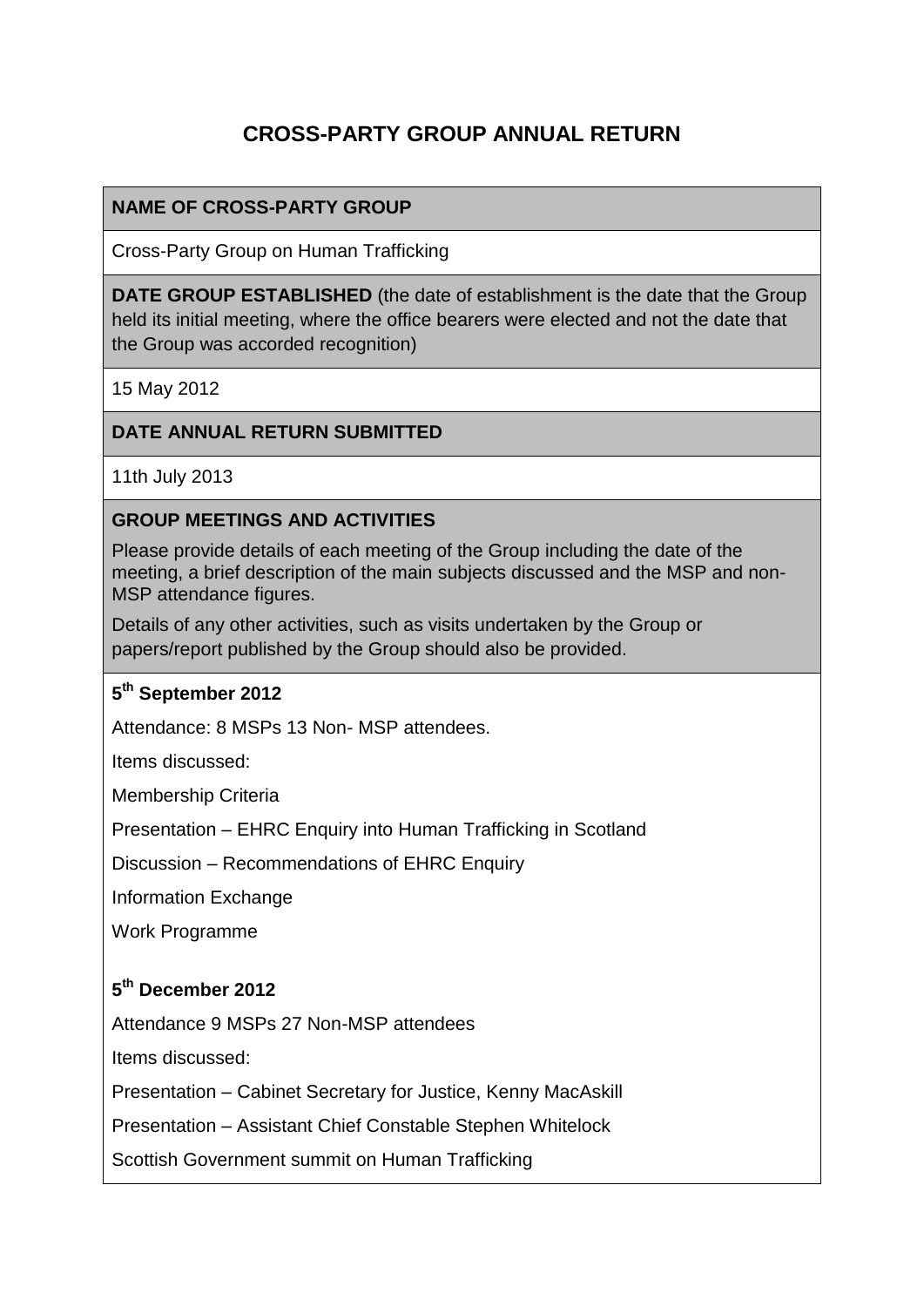### **6 th March 2013**

Attendance 6 MSPs and 20 Non-MSP attendees

Items discussed:

Launch of EHRC follow on report to Enquiry into Human Trafficking in Scotland

Presentation – EHRC Commissioner for Scotland – Kaliani Lyle

Presentation – Graham o'Neill

Discussion – Criminalisation of victims of human trafficking

ATMG campaign for an anti-trafficking commissioner

## **5 th June 2013**

Attendance: 2 MSPs and 25 Non-MSP attendees

Items discussed:

Statutory aggravation for human trafficking

Non-criminalisation of victims of human trafficking

Presentation – TARA – ATMG report into human trafficking

## **MSP MEMBERS OF THE GROUP**

Please provide names of all MSP members of the Group. Note that only names need to be provided, no party designation or other information is required.

Jenny Marra MSP

Christina McKelvie MSP

Malcolm Chisholm MSP

Anne McTaggart MSP

Clare Adamson MSP

Drew Smith MSP

Jean Urquhart MSP

John Finnie MSP

Kezia Dugdale MSP

Lewis MacDonald MSP

Mark Griffin MSP

Mary Fee MSP

Patrick Harvie MSP

David McLetchie MSP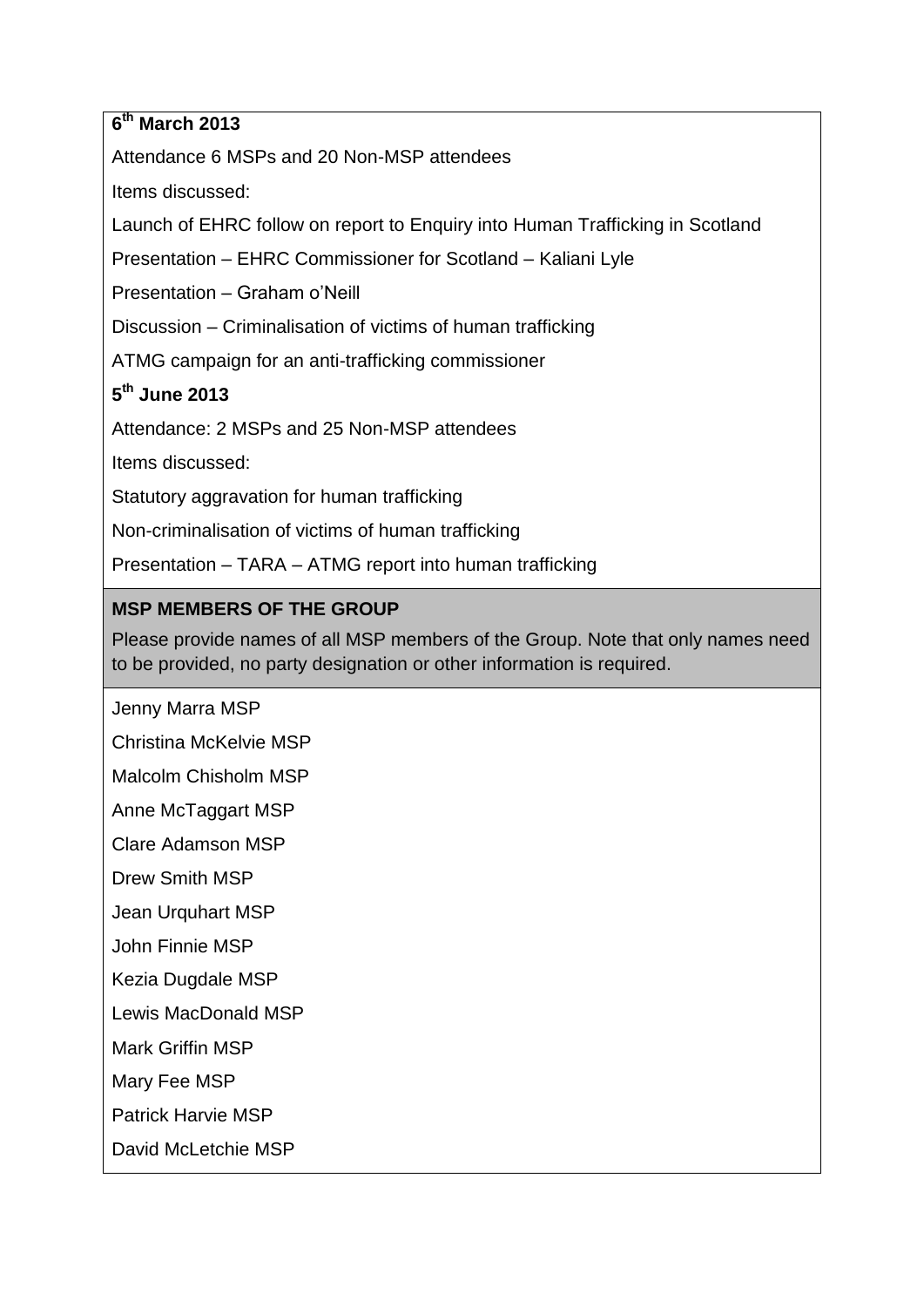Roderick Campbell MSP

## **NON-MSP MEMBERS OF THE GROUP**

For organisational members please provide only the name of the organisation, it is not necessary to provide the name(s) of individuals who may represent the organisation at meetings of the Group.

| Individuals   | Graham O'Neill                                              |
|---------------|-------------------------------------------------------------|
|               | <b>Kiril Sharapov</b>                                       |
| Organisations | <b>ACTS</b>                                                 |
|               | Dumfries and Galloway CC Social Work Department             |
|               | <b>Edinburgh CC Social Work Department</b>                  |
|               | <b>EHRC</b>                                                 |
|               | <b>Freedom From Torture</b>                                 |
|               | <b>Gangmasters Licencing Authority</b>                      |
|               | <b>Glasgow CC Asylum Assessment Centre</b>                  |
|               | Hamilton Park Children's Unit (Barnardos)                   |
|               | <b>Human Trafficking Foundation</b>                         |
|               | <b>Legal Services Agency</b>                                |
|               | <b>Migrant Help</b>                                         |
|               | Red Cross Refugee Unit (Children)                           |
|               | Scotlands Commissioner for Children and Young People        |
|               | Scot-Pep                                                    |
|               | <b>Scottish Guardianship Service</b>                        |
|               | <b>Scottish Refugee Council</b>                             |
|               | South West Social Work Team                                 |
|               | <b>SCRA</b>                                                 |
|               | <b>Together Scotland</b>                                    |
|               | University Highlands and Islands Centre for Rural Childhood |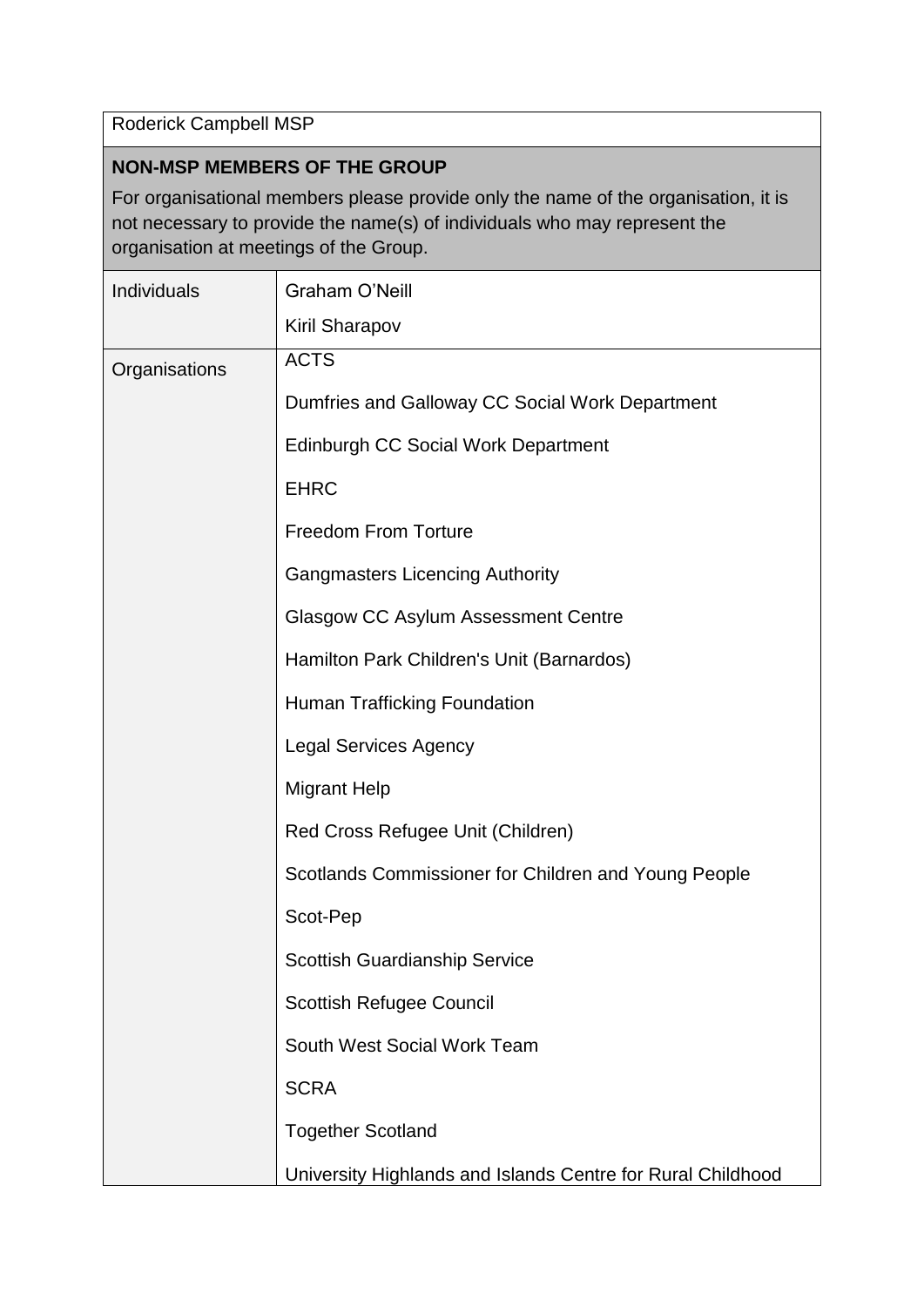|  | <b>Glasgow CC Social Work Department</b> |
|--|------------------------------------------|
|  | <b>SCDEA</b>                             |
|  | <b>SRC</b>                               |
|  | <b>STUC</b>                              |
|  | <b>TARA</b>                              |
|  | Viloence Against Women                   |
|  | <b>Scottish Womens Aid</b>               |
|  | <b>Scottish Liberal Democrats</b>        |
|  |                                          |

### **GROUP OFFICE BEARERS**

Please provide names for all office bearers. The minimum requirement is that two of the office bearers are MSPs and one of these is Convener – beyond this it is a matter for the Group to decide upon the office bearers it wishes to have. It is permissible to have more than one individual elected to each office, for example, coconveners or multiple deputy conveners.

| Convener               | Jenny Marra MSP & Christina McKelvie MSP |
|------------------------|------------------------------------------|
| <b>Deputy Convener</b> |                                          |
| Secretary              |                                          |
| <b>Treasurer</b>       |                                          |

#### **FINANCIAL BENEFITS OR OTHER BENEFITS RECEIVED BY THE GROUP**

Please provide details of any financial or material benefit(s) received from a single source in a calendar year which has a value, either singly or cumulatively, of more than £500. This includes donations, gifts, hospitality or visits and material assistance such as secretariat support.

Details of material support should include the name of the individual providing support, the value of this support over the year, an estimate of the time spent providing this support and the name of the organisation that this individual is employed by / affiliated to in providing this support.

Groups should provide details of the date on which the benefit was received, the value of the benefit and a brief description of the benefit.